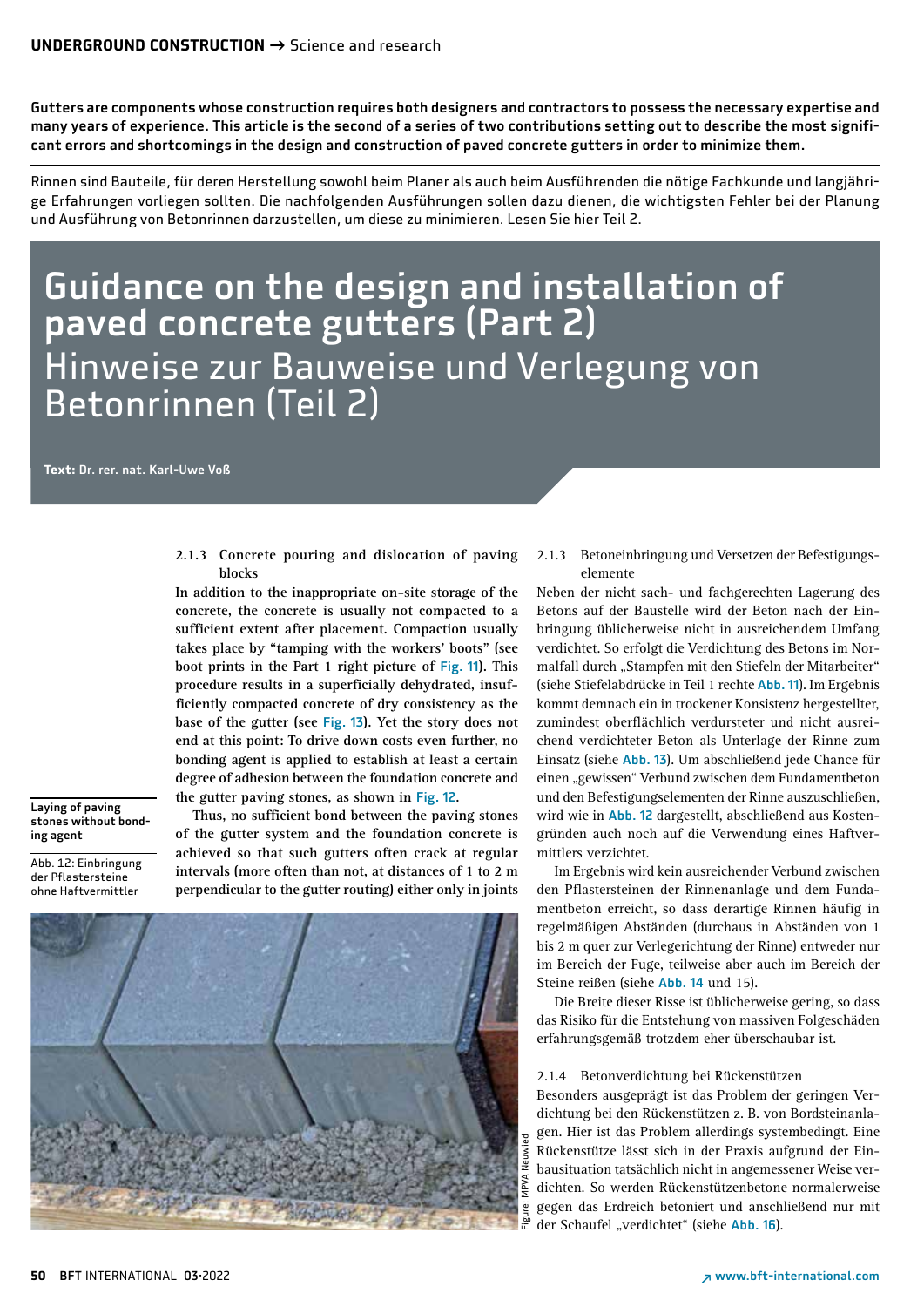



Fig. 13: Absent bond owing to insufficient compaction and "thirsting" of the cement paste of the foundation concrete

Abb. 13: Fehlender Verbund aufgrund zu geringer Verdichtung und "Verdursten" des Zementsteins des Fundamentbetons

#### $\overline{Fig. 14}$ : Cracking in the gutter

Abb. 14: Rissbildung im Bereich der Rinne

**or, sometimes, also affecting the paving blocks as such (see** Figs. 14 **and 15).**

**Such cracks are usually relatively narrow, and experience shows that the risk of major consequential damage appears to be manageable nonetheless.**

#### **2.1.4 Concrete compaction for lateral support**

**By way of example, the issue of insufficient compaction becomes particularly apparent in the lateral support zone of curbs. However, the problem is of a systemic nature in this case. In practice, lateral support concrete cannot actually be compacted in an appropriate manner due to the installation environment. This concrete is thus usually poured against the soil and only "compacted" manually using a shovel (see** Fig. 16**).**

**This method will inevitably result in a substandard quality of the concrete and a poor bond between the concrete and the curbstones. Consequently, the backup sometimes only provides low resistance to the shear forces introduced by vehicular traffic, depending on the overall structure, which is why it will be dislocated when subjected to higher loads, as shown in** Fig. 17 **for the surrounds and edge blocks of a pavement normally subjected to comparatively small loads.**

**It thus appears unfortunate that the new ATV DIN 18318 does not specify any requirements for the structural strength of the lateral support concrete. Instead, the new standard only stipulates that**

- **» a C 20/25 concrete should be used for establishing lateral support to block pavements subject to vehicular traffic, whereas**
- **» a C 16/20 concrete should be used for establishing lateral support to block pavements not designed for vehicular traffic.**

**A high-quality concrete specified in the order will not necessarily result in a high structural quality, which particularly applies to foundation and lateral support con-**

Eine geringe Qualität des Rückenstützenbetons und ein schlechter Verbund zwischen dem Rückenstützenbeton und der Bordsteinanlage sind die logische Folge, so dass die Rückenstützen den über den Fahrverkehr in die Konstruktion eingeleiteten Schubkräften in Abhängigkeit von dem Gesamtaufbau teilweise nur einen geringen Widerstand entgegensetzen und bei höherer Beanspruchung verschoben werden, was in Abb. 17 anhand der Einfassungssteine eine geringer beanspruchten Pflasterdecke deutlich wird.

Vor dem Hintergrund derartiger Schäden erscheint es unglücklich, dass in der neuen ATV DIN 18 318 keine Anforderungen an die Bauwerksfestigkeit der Rückenstützenbetone gestellt werden. Stattdessen findet sich in der neuen ATV DIN 18 318 nur der Hinweis, dass

- » zur Herstellung von Rückenstützen bei befahrenen Flächen ein Beton der Güteklasse C 20/25 und
- the gutter paving blocks

Abb. 15: Rissbildung im Bereich der Pflastersteine der Rinne

Fig. 15: Cracking of

» zur Herstellung von Rückenstützen bei nicht befahrenen Flächen ein Beton der Güteklasse C 16/20 zu

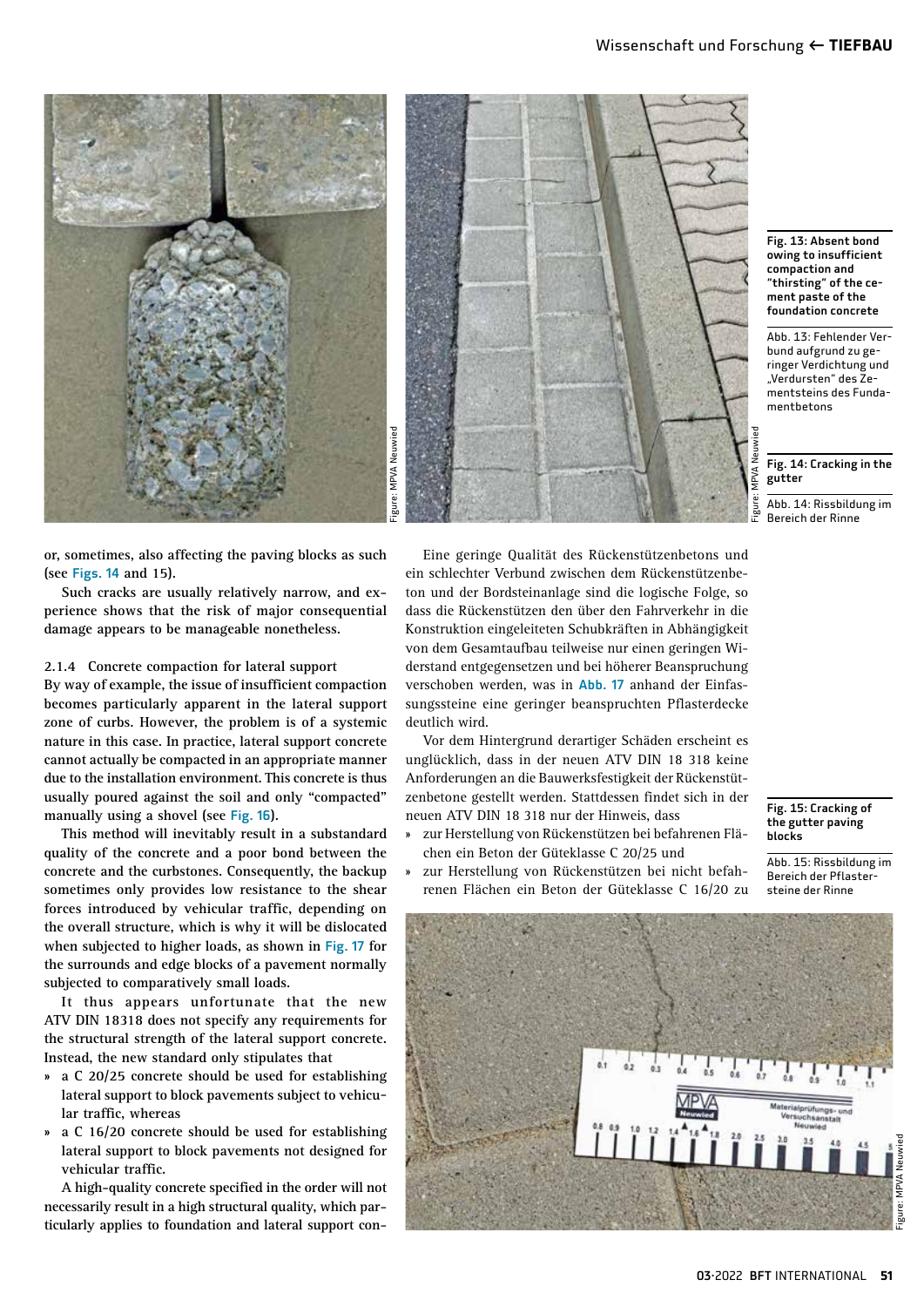



Fig. 16: Common compaction method used for edge-support concrete

Abb. 16: Übliche Verdichtung von Rückenstützenbetonen

Fig. 17: Displacement of surrounds

Abb. 17: Verschiebung von Einfassungen

**crete. This is why the approach taken in the ZTV Pflaster-StB appears to be more meaningful (irrespective of the level of compressive strength to be provided by a fully functional lateral support). This guideline continues to require a certain concrete compressive strength to be ensured by structural means (in this case, 12 MPa). However, such a high compressive strength can normally be achieved consistently only if the lateral support concrete is poured into sufficiently rigid formwork and if appropriate compaction takes place.**

# 2.2 Movement joints

# **2.2.1 Revision of joint liners**

**Choosing the right material for movement joint liners is not the only key criterion for ensuring the long-lasting performance of the gutter. In addition, when assessing specific cases of damage, we find that liners were frequently reworked by applying cementitious materials. As soon as (temperature-induced) movements occur in the structure, such materials will break out of the joint, resulting in the very unsightly appearance shown in**  Fig. 18**.**

verwenden ist. Da eine hohe bestellte Betongüte im Rahmen der Bestellung gerade bei Fundament- und Rückenstützenbetonen nicht automatisch eine hohe Qualität im Bauwerk nach sich zieht, erscheint der Weg der ZTV Pflaster-StB (unabhängig von der Frage, welche Druckfestigkeit eine funktionsfähige Rückenstütze tatsächlich aufweisen muss) sinnvoller, die weiterhin eine im Bauwerk zu erreichende Betondruckfestigkeit (in diesem Fall von 12 MPa) fordert. Allerdings ist eine derartig hohe Druckfestigkeit im Normalfall nur dann zielsicher zu erreichen, wenn der Rückenstützenbeton in eine ausreichend steife Schalung eingebracht wird und eine sachgerechte Verdichtung ermöglicht werden kann.

# 2.2 Bewegungsfugen

2.2.1 Überarbeitung von Fugeneinlagen

Nicht nur die Wahl des Materials der Einlage der Bewegungsfuge stellt ein wichtiges Kriterium für die Dauerhaftigkeit der Rinne dar, vielmehr zeigt sich bei der Betrachtung entsprechender Schadensfälle, dass die Fugeneinlagen der Bewegungsfugen häufig mit zementären



Fig. 18: Scaling of the cementitious jointing material above the joint liners

Abb. 18: Herauswittern des zementären Fugenmaterials oberhalb der Fugeneinlagen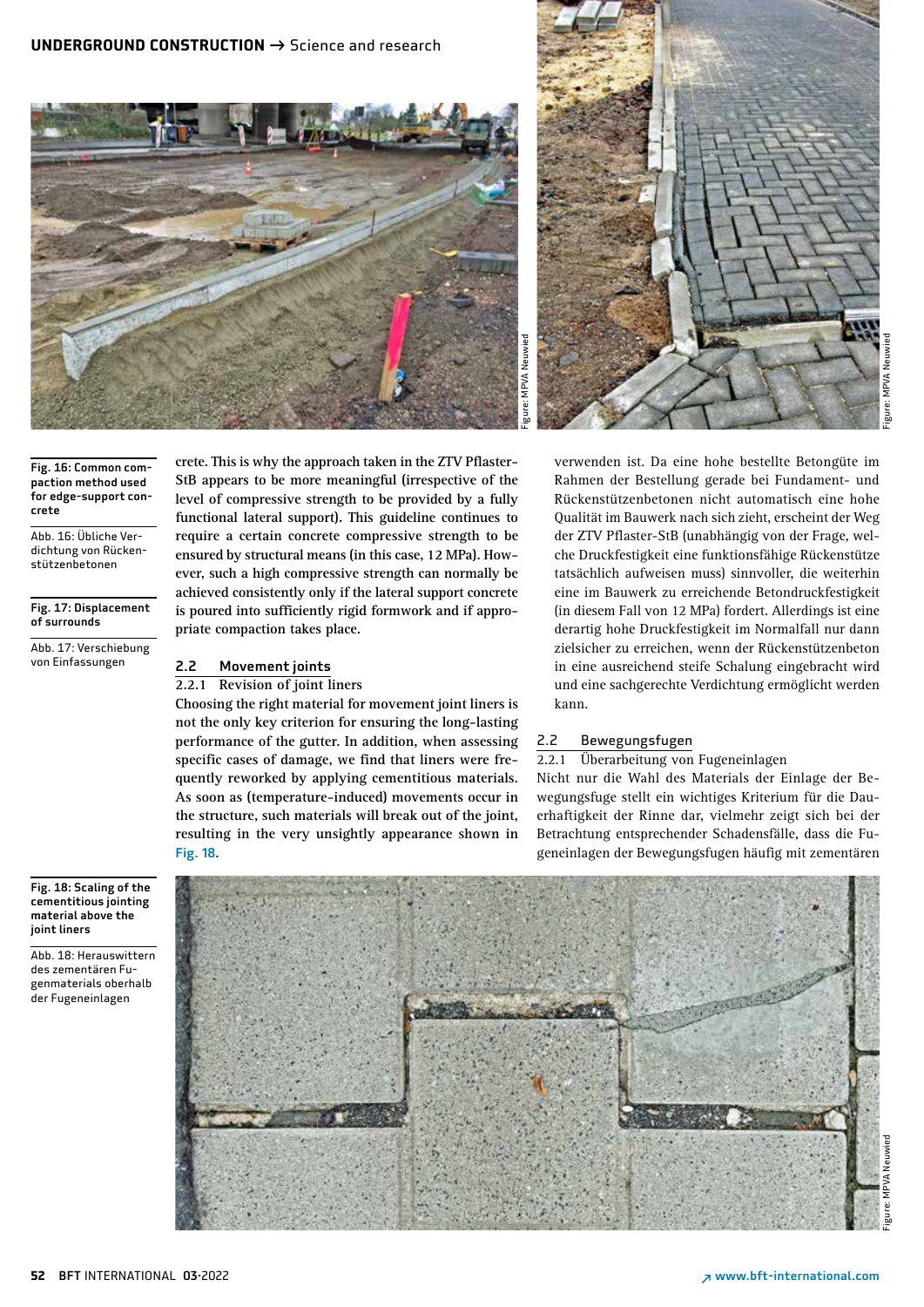



Fig. 19: Damage to edges of gutter paving stones owing to installation with exceedingly narrow joints



#### **2.2.2 Transition from bonded gutter to unbonded concrete block pavement**

**The transition from a bonded gutter to an unbonded block pavement should be separated by movement joints. Omission of such joints will significantly increase the risk of edge breakage in these areas because the pavers laid in an unbonded structure often do not have sufficient positional stability, which is why they are pressed against the bonded gutter, leading to corresponding damage in this zone (see** Figs. 19 **and 20).**

**Incidentally, such edge breakouts also occur when the transition is filled with jointing mortar. However, these are shifted by one row of stones.**

**Deviating from currently applicable standards and guidelines, the positional stability of the last row of unbonded paving blocks should thus also be ensured at least by installing a lateral support concrete layer or, better still, a surround.**



Fig. 20: Damage to edges of gutter paving stones owing to the mortar filling of the joint

Abb. 20: Kantenschäden an den Pflastersteinen der Rinne aufgrund der Vermörtelung der Fuge zur ungebundenen Bauweise

Fugenmaterialien überarbeitet wurden. Sobald sich (z. B. thermische) Bewegungen in der Konstruktion einstellen, werden die zementären Fugenmaterialien aus der Fuge herausgebrochen und es resultiert das in Abb. 18 dargestellte, optisch sehr unschöne Erscheinungsbild.

#### 2.2.2 Übergang von einer gebundenen Rinne zu einer ungebundenen Pflasterdecke

Der Übergang von einer gebundenen Rinne zu einer ungebundenen Pflasterdecke sollte durch Bewegungsfugen getrennt werden. Wird hierauf verzichtet, so steigt die Gefahr für die Entstehung von Kantenausbrüchen in diesen Bereichen deutlich an, da die in ungebundener Ausführung eingebrachten Pflastersteine häufig keine ausreichende Lagestabilität aufweisen und somit gegen die gebundene Rinne gedrückt werden und hier zu entsprechenden Schäden führen (siehe Abb. 19 und 20).

Derartige Kantenschäden entstehen im Übrigen auch, wenn der Übergang mit einem Fugenmörtel geschlossen wird. Allerdings sind diese um eine Steinreihe verschoben.

Vor diesem Hintergrund empfiehlt es sich auch, die Lagestabilität der letzten Steinreihe der ungebundenen Pflasterdecke abweichend vom bestehenden Regelwerk mindestens durch Einbringung einer Rückenstütze, besser durch eine Einfassung sicherzustellen.

#### 2.2.1 Bewegungsbehinderung

Die Rissgefahr in gebundenen Rinnen steigt darüber hinaus, wenn die freie Beweglichkeit der gebundenen Rinne punktuell behindert wird. Dies ist z. B. im Bereich von Abläufen der Fall, weshalb hier zusätzliche Bewegungsfugen vorzusehen sind (siehe Abschnitt 1.2). In ähnlicher Art können die thermischen Bewegungen der Rinne punktuell aber auch dadurch behindert werden, dass sich der Fugenmörtel im Bereich der Fugen zwischen den Bordsteinen verzahnt, so dass Risse in den Fugen bzw. Pflastersteinen der gebundenen Rinne entstehen (siehe Abb. 21).

Fig. 21: Cracks in the paving blocks of a gutter

Abb. 21: Risse in den Pflastersteinen einer Rinne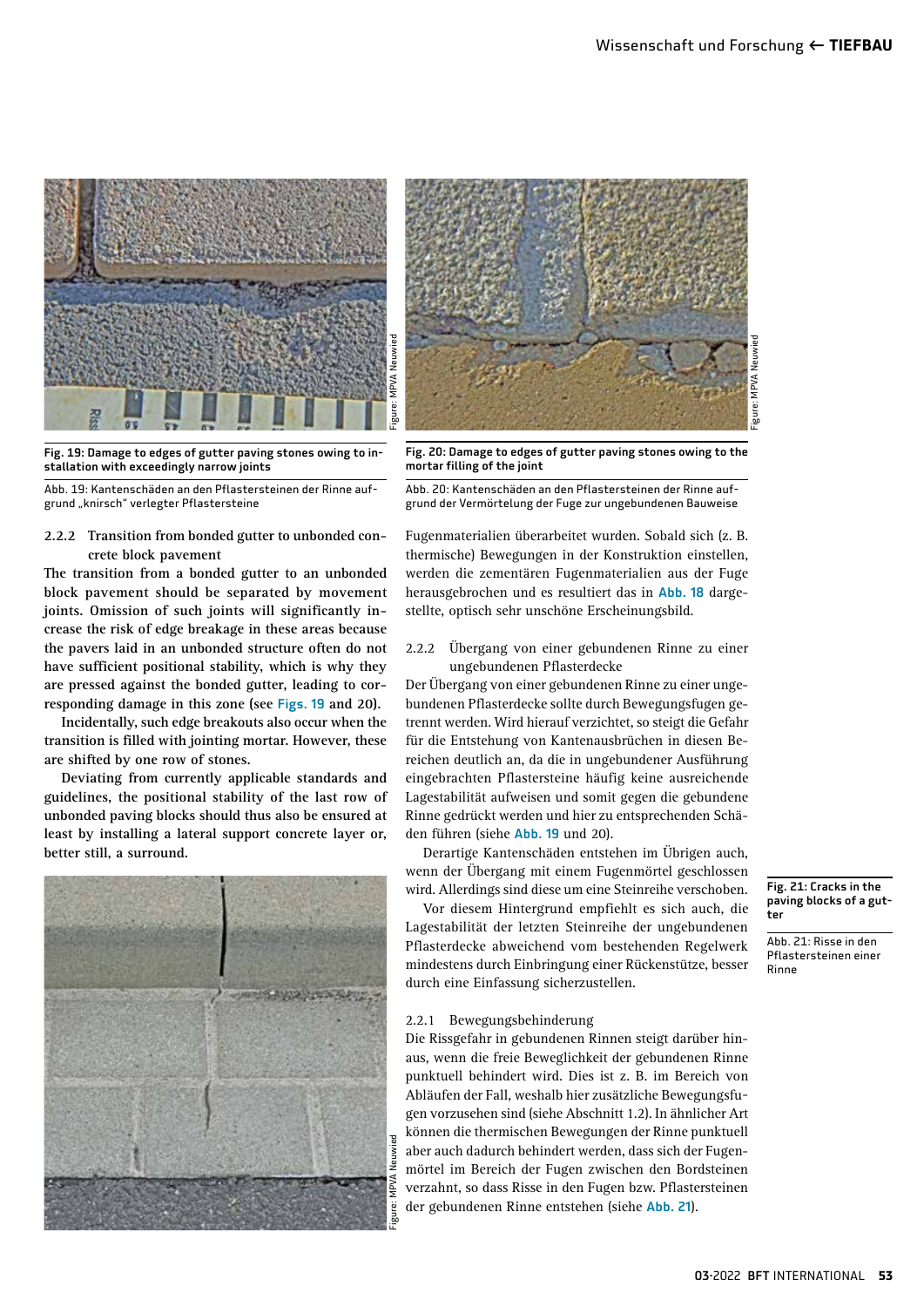

Fig. 22: Scaling of the jointing material

Abb. 22: Herauswittern des Fugenmaterials

Fig. 23: Mortar filling method in the case of insufficient joint

Abb. 23: Fugenfüllung bei nicht ausreichender

width

Fugenbreite

# **2.2.1 Obstruction of movement**

**The risk of cracking in bonded gutters also increases if the free movement of the bonded gutter is impeded in certain places. This is the case, for example, in the area of drains, which is why additional movement joints must be provided here (see Section 1.2). In a similar manner, however, temperature-induced movements of the paved gutter can also be obstructed at certain points by mortar interlocking in the joints between the curbstones so that cracks occur in the joints or paving stones of the bonded gutter (see** Fig. 21**).**

## 2.3 Jointing mortar

#### **2.3.1 Scaling of jointing mortar**

**The jointing mortar used for constructing the gutter has a flowable consistency, and the paving block surfaces are cleaned with water to ensure an appealing appearance. If excessive amounts of water are used during cleaning or if the mortar settles too much due to an exceedingly "soft" consistency, this will significantly increase the risk of scaling of the near-surface mortar in the use phase of the gutter. In many cases, such damage does not occur on the entire surface of the gutter system. Rather, it mainly occurs in isolated areas (see** Fig. 22**).**

**Massive scaling of the jointing material is most often associated with exceedingly small joint widths. In such narrow joints, the ability of the grout mortar to fill the joint completely is limited. If freeze-thaw loads act on the joints, the jointing material often weathers out very quickly and sometimes disappears completely (see** Fig. 23**).**

**In addition, if a mortar unsuitable for the filling of joints in bonded structures is used (see the explanations on self-mixed mortars in Section 1.3), damage to the mortar may also result in some cases, rendering it almost completely unusable (see** Fig. 24**).**

# **3 Crack repair in stormwater runoff gutters**

**Cracks occurring in paving blocks of gutters often give rise to disputes between the client, the contractor and the material supplier. In addition, visual imperfections are frequently "improved" for the worse by gutter rehabilitation measures. For this reason, the technical necessity of crack repair and its usefulness will be briefly discussed in conclusion. First of all, it is worth noting that** 

## 2.3 Fugenmörtel

# 2.3.1 Verwitterung des Fugenmörtels

Fugenmörtel zur Herstellung einer Rinne werden in fließfähiger Konsistenz eingebracht und die Steinoberflächen zur Sicherstellung eines angemessenen, optischen Erscheinungsbildes mit Wasser gereinigt. Kommen im Rahmen der Reinigung zu große Wassermengen zur Anwendung oder setzt sich der Fugenmörtel aufgrund einer zu "weichen" Konsistenz zu stark, so steigt die Gefahr für das Herauswittern des oberflächennahen Fugenmörtels im Rahmen der Nutzung deutlich an. Häufig treten diese Schäden nicht in der gesamten Fläche der Rinnenanlagen auf, sondern konzentrieren sich in lokal begrenzten Bereichen (siehe Abb. 22).

Massive Abwitterungen am Fugenmaterial treten bevorzugt in Kombination mit zu geringen Fugenbreiten auf. Dort, wo der Fugenmörtel nur in sehr geringer Breite eingebracht werden kann, ist dieser nur in begrenztem Umfang in der Lage, die Fuge vollständig zu füllen. Wirken Frost-Tausalz-Beanspruchungen auf diese Fugenmörtel ein, so wittert das Fugenmaterial häufig sehr schnell und zum Teil sogar vollständig aus der Fuge heraus (siehe Abb. 23).

Kommt zusätzlich noch ein als Fugenmörtel für die gebundene Bauweise nicht geeigneter Mörtel zur Anwendung (siehe Ausführungen zu selbstgemischten Fugenmörteln aus Abschnitt 1.3), so resultieren teilweise auch Schäden am Mörtel, die diesen nahezu vollständig unbrauchbar machen (siehe Abb. 24).

# 3 Sanierung von Rissen in Entwässerungsrinnen Risse in Befestigungselementen von Rinnen stellen nicht selten ein erhebliches Streitpotenzial zwischen Bauherrn, Ausführenden und Materiallieferanten dar. Außerdem werden optische Auffälligkeiten nicht selten durch Sanierungsmaßnahmen an den Rinnen "verschlimmbessert". Aus diesem Grunde wird abschließend noch kurz auf die technische Notwendigkeit von Risssanierungen und deren Sinnhaftigkeit eingegangen. Zu Beginn sei darauf hingewiesen, dass

sich Risse bei der gebundenen Bauweise nicht vollständig vermeiden lassen. Aus diesem Grunde wird in der neuen



#### **54** BFT INTERNATIONAL03·2022 ↗ www.bft-international.com